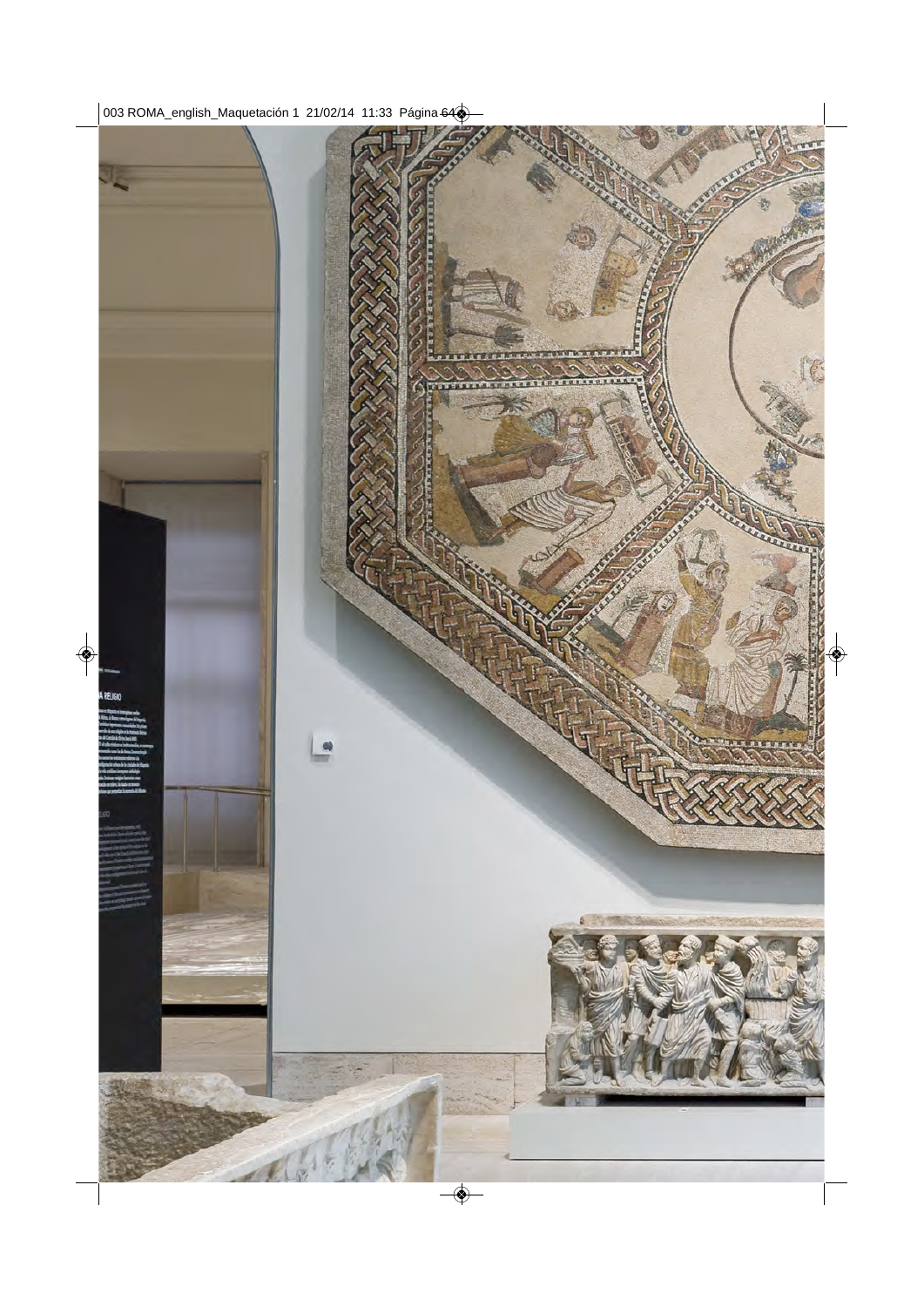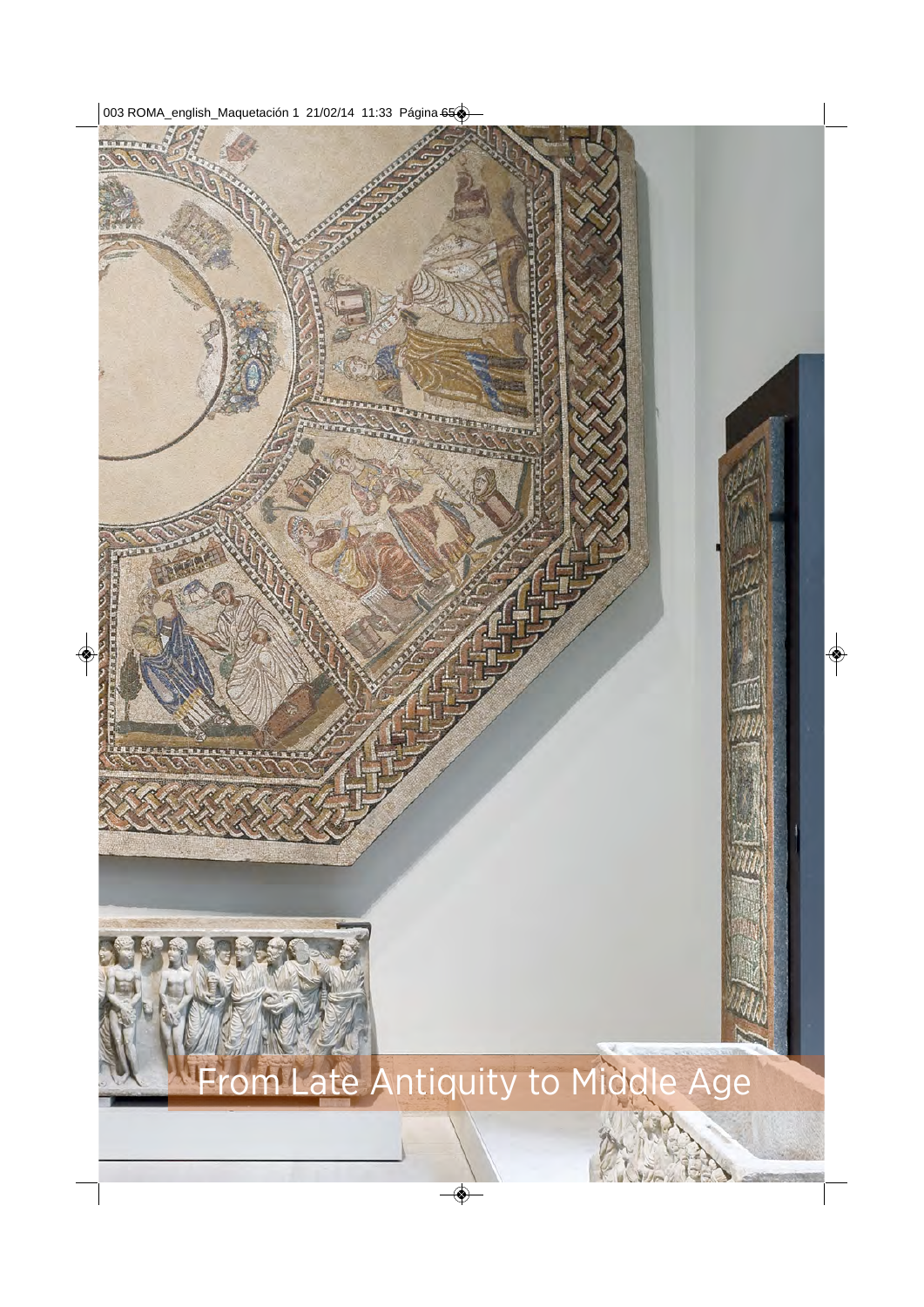## *Diocesis Hispaniarum* (3rd-5th Century)

The third century was a period of political and economic instability for the Roman Empire, which culminated with the reign of Diocletian. Under his rule, Hispania was divided into five provinces which together formed the Diocesis Hispaniarum. The fourth century brought a revival of economic prosperity, especially during the reign of the Hispano-Roman emperor Theodosius. The growing importance of the rural villas, the new residences of the Hispano-Roman aristocracy, would mark the course of the fourth and fifth centuries.

66

In 380 Theodosius declared Christianity the empire's official religion, creating a new ideological instrument of power with far-reaching political, administrative and social consequences. The origins of Christianity in Hispania are heterogeneous, with influences pouring in from North Africa, Rome and other places where important communities had existed since the third century.

Everyday objects like the ones in the display case incorporated Christian symbols such as the Chi-Rho. The exhibition also features sarcophagi with relief decoration, a mosaic memorial plaque and gravestone inscriptions in memory of the dead.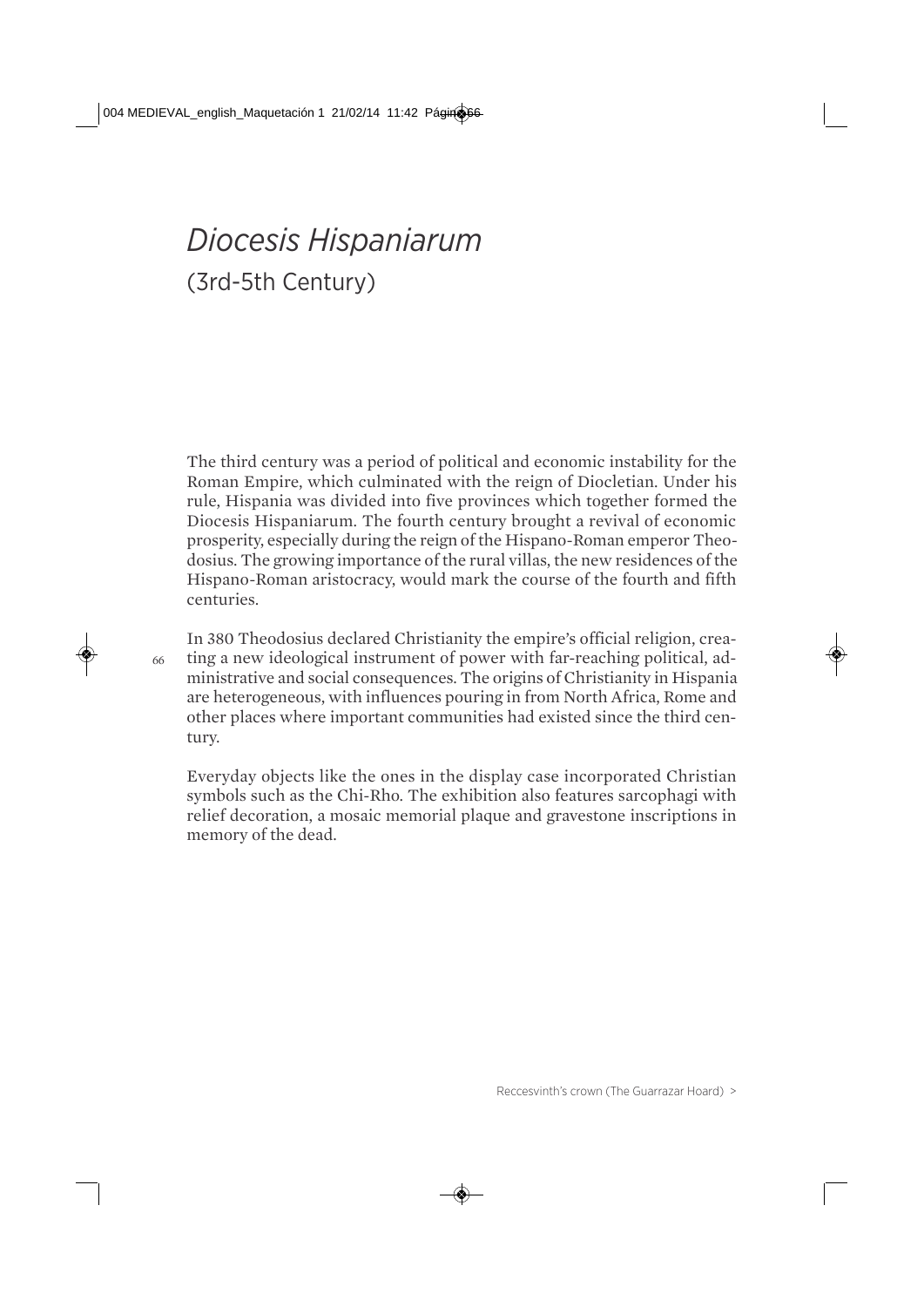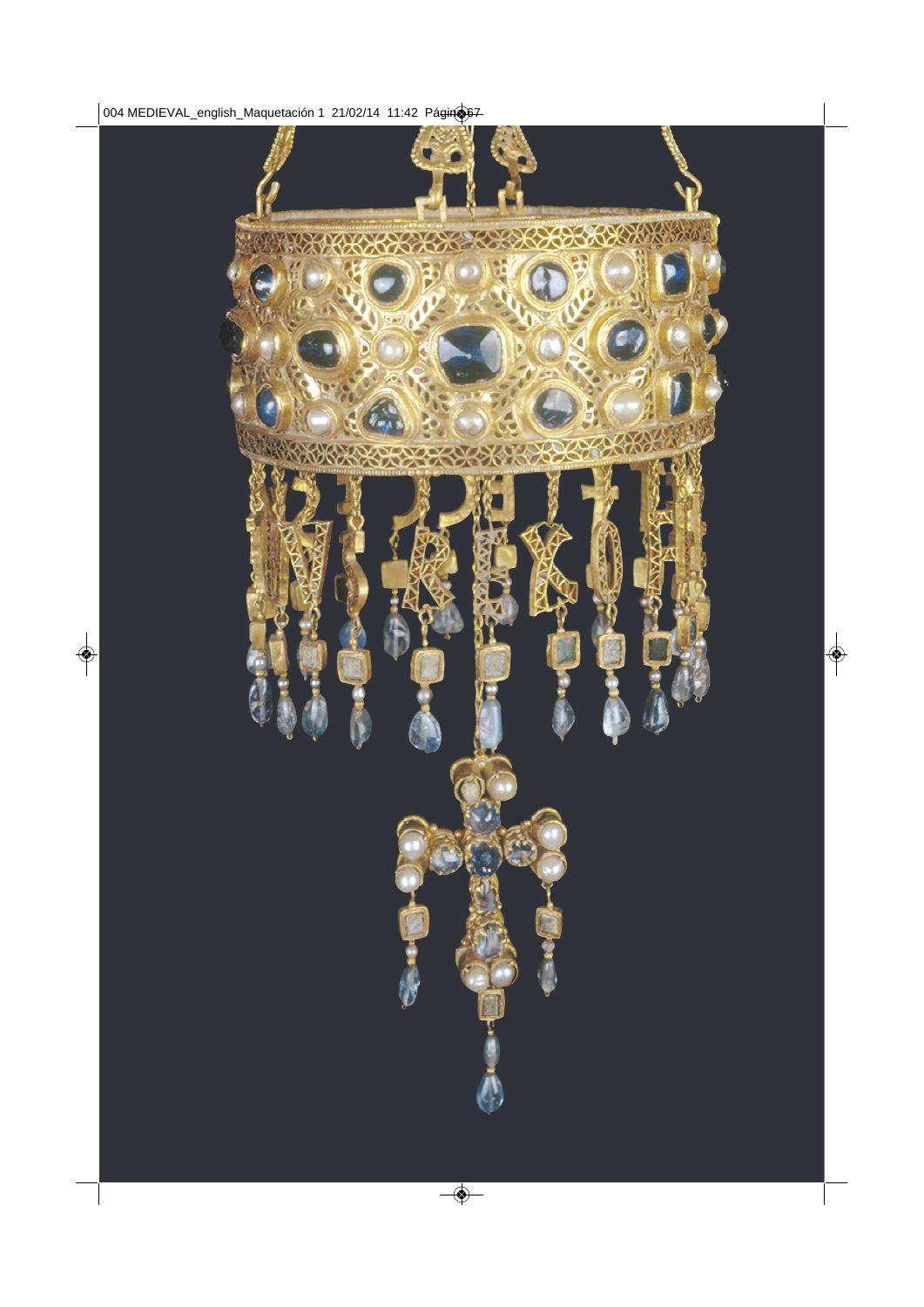## The Visigothic Kingdom of Toledo (6th-8th Century)

After being defeated by the Franks at the Battle of Vouillé (507), the Visigoths consolidated their power on the Iberian Peninsula and established Toledo as their capital. In 589 (3rd Council of Toledo) Reccared converted to Catholicism and renounced Arianism, as did his subjects, who were far outnumbered by the Hispano-Romans.

The church played an active role in government in collaboration with the monarchy, through national councils and legislative and deliberative meetings of the ecclesiastical and secular elite convened by the king. Prominent figures included St. Isidore, St. Ildephonsus of Toledo, St. Braulio and St. Leander. Basilicas, architectural remains and portable objects have survived as the witnesses of a distinctive liturgy, the Hispanic Rite, which endured until the 11th century.

From Toledo, the monarchy unified the peninsula by subduing the Suevi and expelling the Byzantines who had occupied southeast Iberia. In 654, Reccesvinth enacted the *Liber Judiciorium*, a set of laws for the entire Hispano-Gothic population that was highly influential in following centuries. On display are his votive crown and the remains of the Guarrazar Hoard, dated to between 621 and 672. King Wamba's death (680) and the infighting among Goth nobles that ensued weakened the kingdom, facilitating the Islamic invasion in 711.

Visigothic churches were typologically varied, comprising a single nave or a nave and two aisles. Some had apses at each end, inspired by North African churches, and a few had three apses.

Cities contained cathedrals, basilicas and bishops' palaces, while monasteries spread Christianity in rural areas. Another widespread phenomenon was that of the hermitages. The exhibition features sculptural remains from buildings in Segobriga, Mérida and Toledo and liturgical objects such as small jugs and patens and a glass dish.

The aristocracy included members of the court in Toledo, the army and bishops, as well as wealthy Hispano-Roman landowners.

68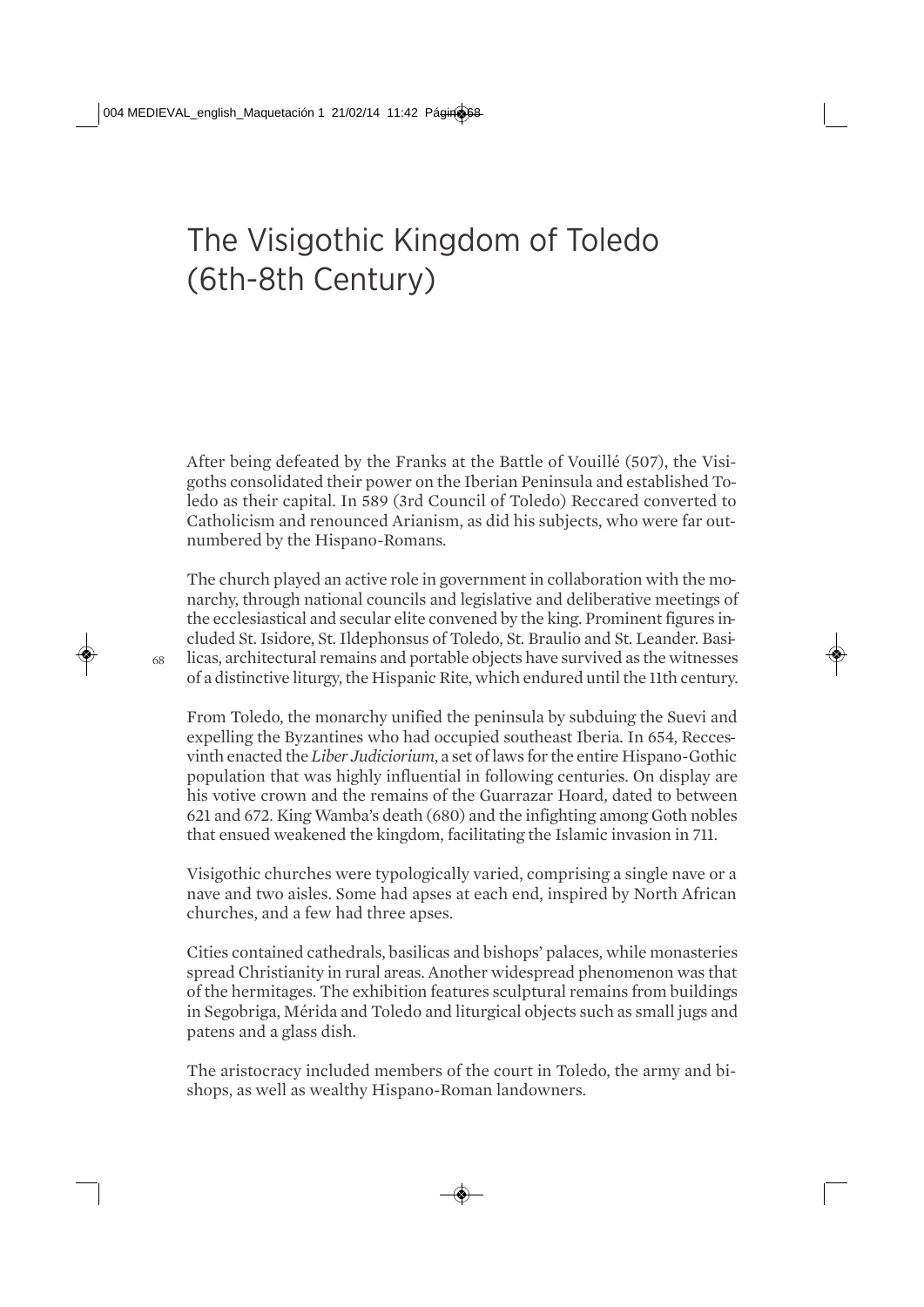The military used spears, short and long swords, daggers, bows and arrows, and helmets and shields.

A large number of objects made of precious metals, nearly all found in graves, illustrate the luxury associated with this social class. Examples are the goods from a woman's grave at El Turuñuelo (Badajoz) and the pair of eagle brooches from Alovera (Guadalajara).

In addition to the aristocracy, society was made up of peasants, craftsmen, merchants, servants



Pair of eagle brooches from Alovera <

and slaves, as well as a growing number of clergymen and monks. On display are objects for everyday use, such as clay and glass wares, farming tools, knives and toiletry items. There is also a selection of personal ornaments, most notably brooches and belt buckles found in funerary contexts.

The outward appearance of Hispano-Roman cities was gradually transformed and the monarchs also founded entirely new towns such as *Reccopolis*, from which several architectural and sculptural fragments of immense historical value are exhibited.

The authority of the Visigothic state depended on a well-structured administration. Visigothic society, especially in rural areas, was no longer monetised. As the state's only issue, the tremissis, was made of gold, people used old Roman bronze coins or payments in kind for everyday transactions. A collection of writings and/or drawings on slate, some of them alluding to contracts and sums, have survived.

Necropolises in the Late Roman tradition continued to exist, with a paucity of grave goods mainly comprising small jugs and ceramic and glass vessels. However, another type of necropolis emerged in which the graves were arranged in rows and consisted of simple pits dug out of the earth and sarcophagi. These graves were filled with varied goods—brooches, pins, necklaces, earrings, rings, bracelets, knives, etc.—and a selection of the most interesting ones are on display. Danubian models of these objects were imitated by Spanish workshops and coexisted with other items of Roman origin, indicating that the population was already mixed by this time.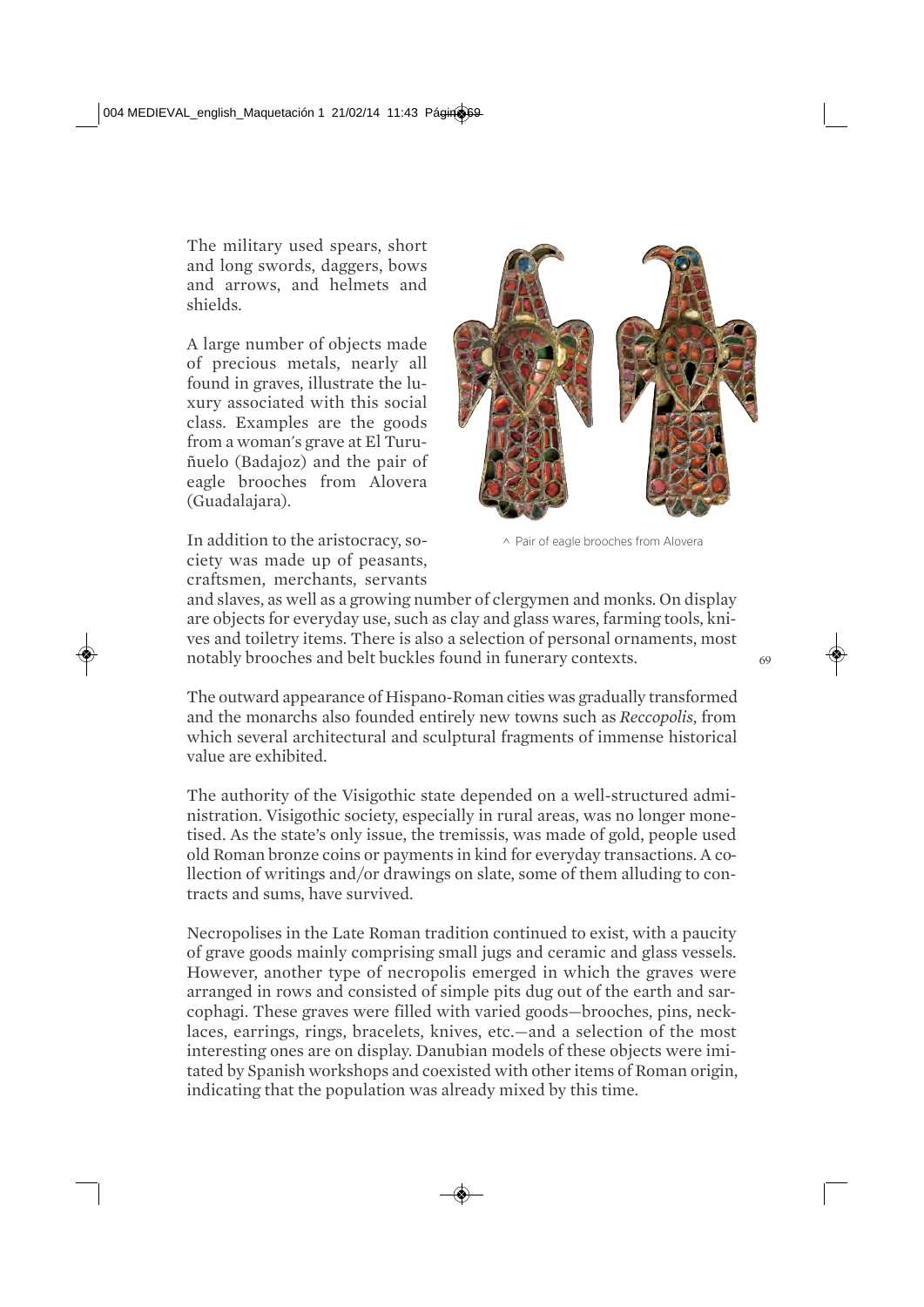## The End of the *Mare Nostrum*

After the fall of the Western Roman Empire in 476, the Mediterranean Sea ceased to be Rome's *Mare Nostrum* and political power disintegrated as various barbarian nations seized control.

The Germanic kingdoms fought for control of the territory and trade routes. Vandals in Africa, Ostrogoths and Lombards in Italy, Franks in Gaul and Visigoths in Spain dominated the fifth to the seventh centuries.

In the East, in the sixth century the Byzantine emperor Justinian led the *Renovatio Imperii*, re-conquering Italy and North Africa as well as the southeast coast of the Iberian Peninsula and the islands of the western Mediterranean.

70 By the seventh century the Byzantine Empire had been reduced to the eastern Mediterranean and parts of Italy, but despite successive territorial losses it survived until 1453.

The exhibition features a varied selection of objects from these nations, dated to between the fifth and 12th centuries.